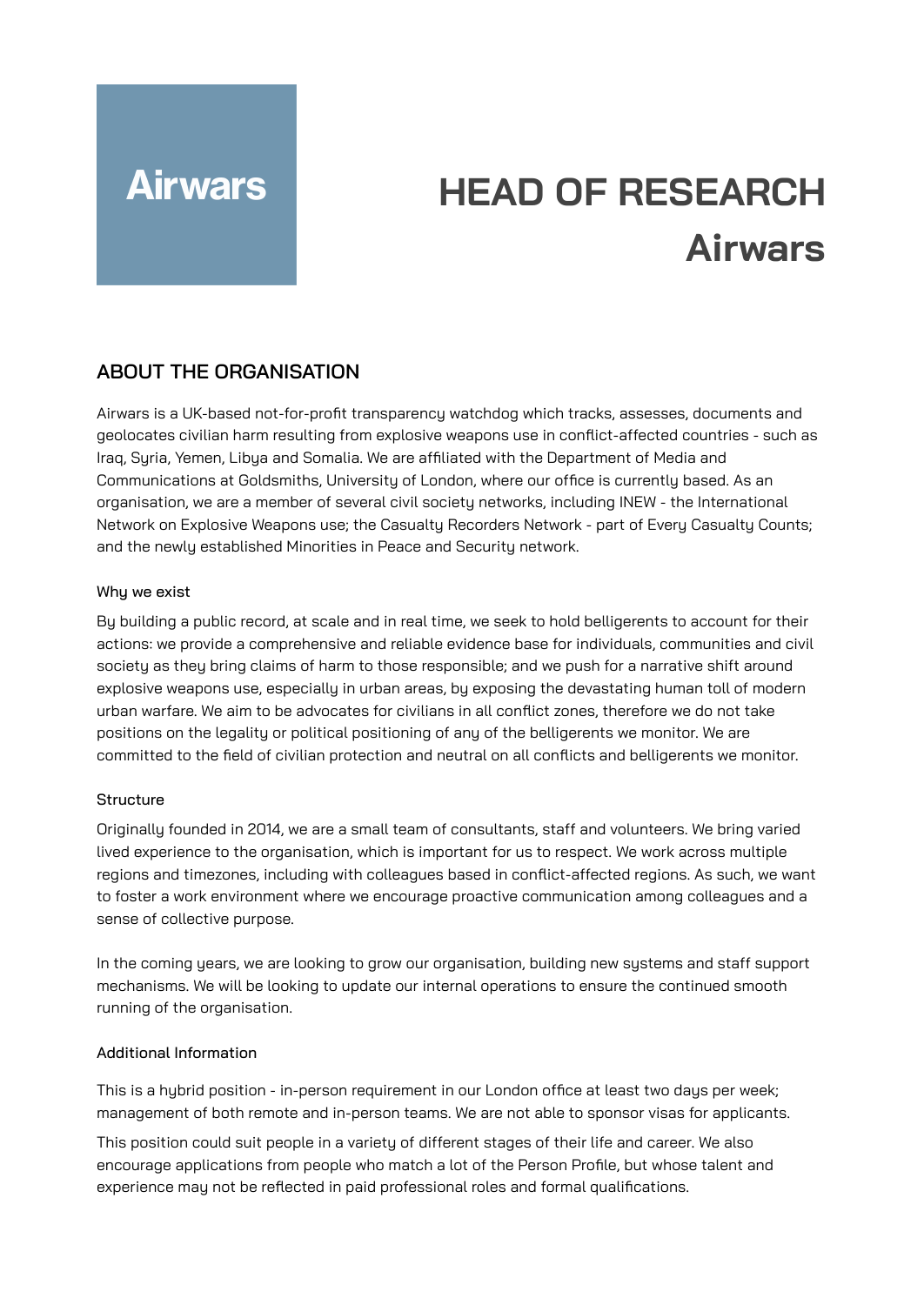As we monitor incidents of civilian harm, this brings with it a risk of secondary trauma due to repeated exposure to difficult and violent content. While this risk is embedded in the nature of the work we do, we work to put support mechanisms and procedures in place to mitigate this risk.

# **ROLE DESCRIPTION**

Salary and Benefits - The salary range for this position is 31-35,000/year commensurate with experience. In this position, we will offer significant networking and career development opportunities particularly within the field of protection of civilians and conflict documentation and analysis.

#### Head of Research Accountabilities i.e. what colleagues can rely on you to do

- ◆ Ensure that the research team are well organised, motivated and able to meeting Airwars' strategic research goals with quality outputs
- ◆ Ensure that the work of the research team is well coordinated with the work of other departments at Airwars
- ◆ Ensure the accuracu of analusis and technical deliveru in line with Airwars methodologu and to the required standards
- ◆ Ensure all staff are protected by a well-functioning trauma mitigation policy that is kept up to date and is fit for purpose
- ◆ Ensure that findings and data reach their targets in line with Airwars strategy

Head of Research Responsibilities i.e. key tasks or activities related to your areas of accountability

#### > Line Management of Research Staff

- ◆ Maintain and update short-term and long-term goals for all staff and projects
- ◆ Line manage all research staff, including overseeing contracts, staff objective setting and performance reviews, and duty of care obligations
- ◆ Invest in the duty of care of the team, reviewing staff wellbeing and the effectiveness of the trauma mitigation policy, in order to identify and mitigate risks, and escalate any concerns to the Director or the Executive Board
- ◆ Organise sufficient staff training in casualtu counting methodology, and have a strong grasp on Airwars methodology and standard operating procedures

#### > Project Management & Coordination

- ◆ Manage and oversee the full research cycle, including: research design, implementation, dissemination, and evaluation
- ◆ Routinelu review live civilian harm incidents and archive uploads and provide constructive feedback to staff
- ◆ Work with large datasets, produce data analysis outputs and quality check the work
- ◆ Work with the web development team to develop internal quantitative data analysis processes, and support data management
- ◆ Facilitate communication between different roles and functions within Airwars
- ◆ Facilitate creative and constructive discussion between team members, and provide technical input and support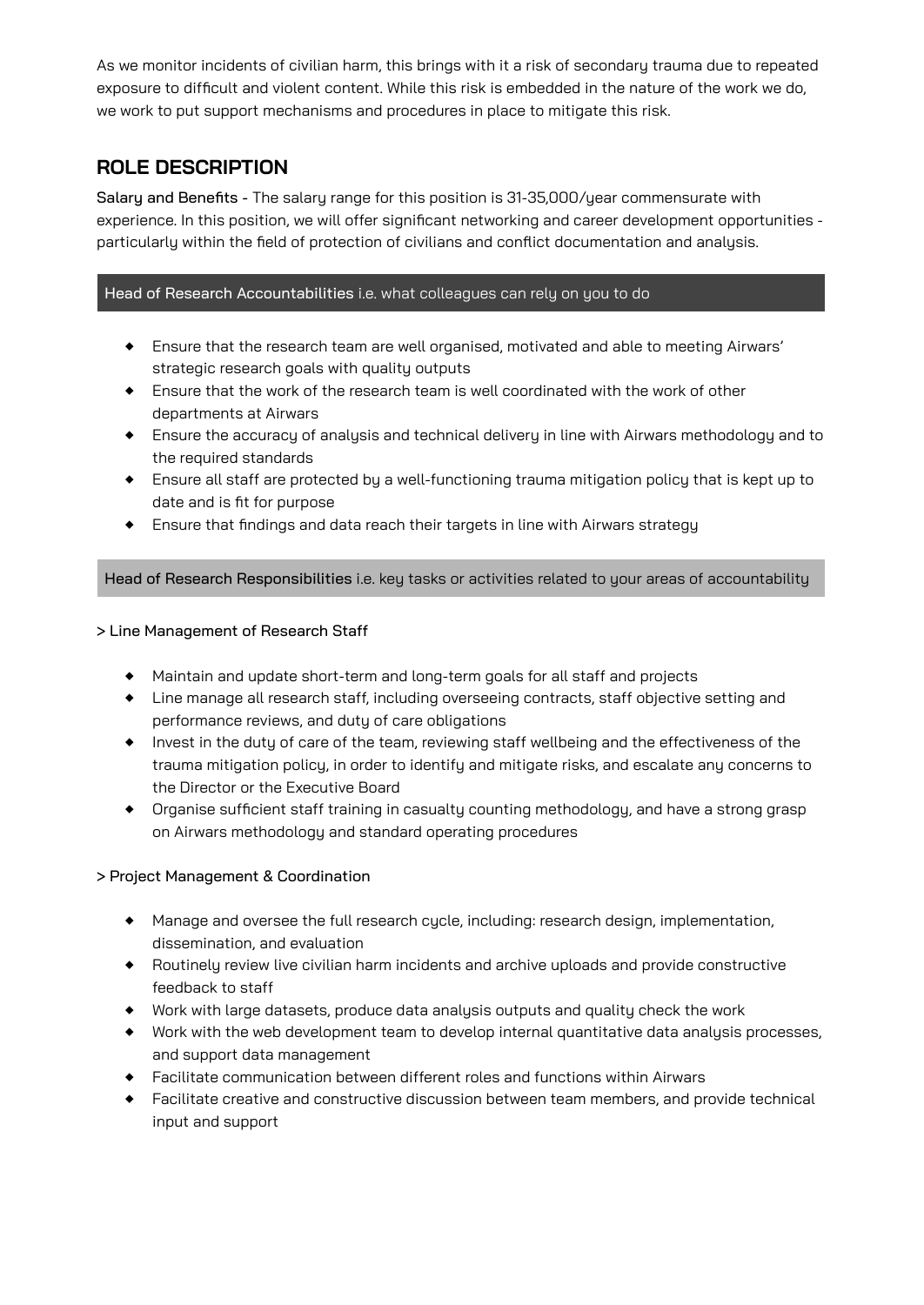#### > Manage Research Impact and Operational Alignment with Airwars' Strategy

- ◆ Read widely within the protection of civilians field, as well as on wider conflict related fields, in order to ensure they are kept up to date with emerging trends
- ◆ Routinely monitor all conflicts and regions, in order to be kept updated on conflict events
- ◆ Make connections with other civil society actors within the field of civilian protection, in order to advance the work of Airwars
- ◆ Publicly represent Airwars as a technical expert sharing findings on public panels, on social media channels, in publications and other related public forums
- ◆ Maintain and establish relationships that can enhance the strategy and impact of Airwars work
- ◆ Work with the Investigations team to provide bespoke data analysis, offer access to the archive, and identify any areas of collaboration or shared technical expertise
- ◆ Work with the Director and Senior Management team to identify potential future areas or topics of research focus

# **HEAD OF RESEARCH PERSON PROFILE**

#### **Personal Qualities**

*i.e. personality traits, characteristics and interests that describe you*

| Resilient in the face<br>of criticism                    | Attentive to detail -<br>without losing<br>perspective on goal           | An aptitude for<br>offering constructive<br>critique | Ability to recognise -<br>and communicate -<br>stress thresholds |
|----------------------------------------------------------|--------------------------------------------------------------------------|------------------------------------------------------|------------------------------------------------------------------|
| Ability to facilitate<br>meaningful group<br>discussions | Ability to work with<br>difficult content, i.e.<br>incidents of violence | Ability to think<br>clearly and adapt                | Ability to gauge<br>people's interest and<br>attention           |
| Interest and curiosity<br>in this area of work           | A creative and<br>imaginative thinker                                    | A structured thinker                                 | Comfortable with<br>change and dynamic<br>work environments      |
| Comfortable<br>communicating in<br>public settings       |                                                                          |                                                      |                                                                  |

#### **Skills**

*i.e. things that you can do competently and independently*

| Write accessibly to<br>be understood within<br>public discourse | Data modelling and<br>analysis                       | Find innovative<br>angles within the<br>archive / data       | Know how best to<br>shape the message /<br>narrative for impact |
|-----------------------------------------------------------------|------------------------------------------------------|--------------------------------------------------------------|-----------------------------------------------------------------|
| Manage multiple work<br>streams / projects<br>simultaneously    | Connect your work<br>with the work of other<br>teams | Research for the<br>purpose of producing<br>new, usable data | Identify data gaps<br>and needs                                 |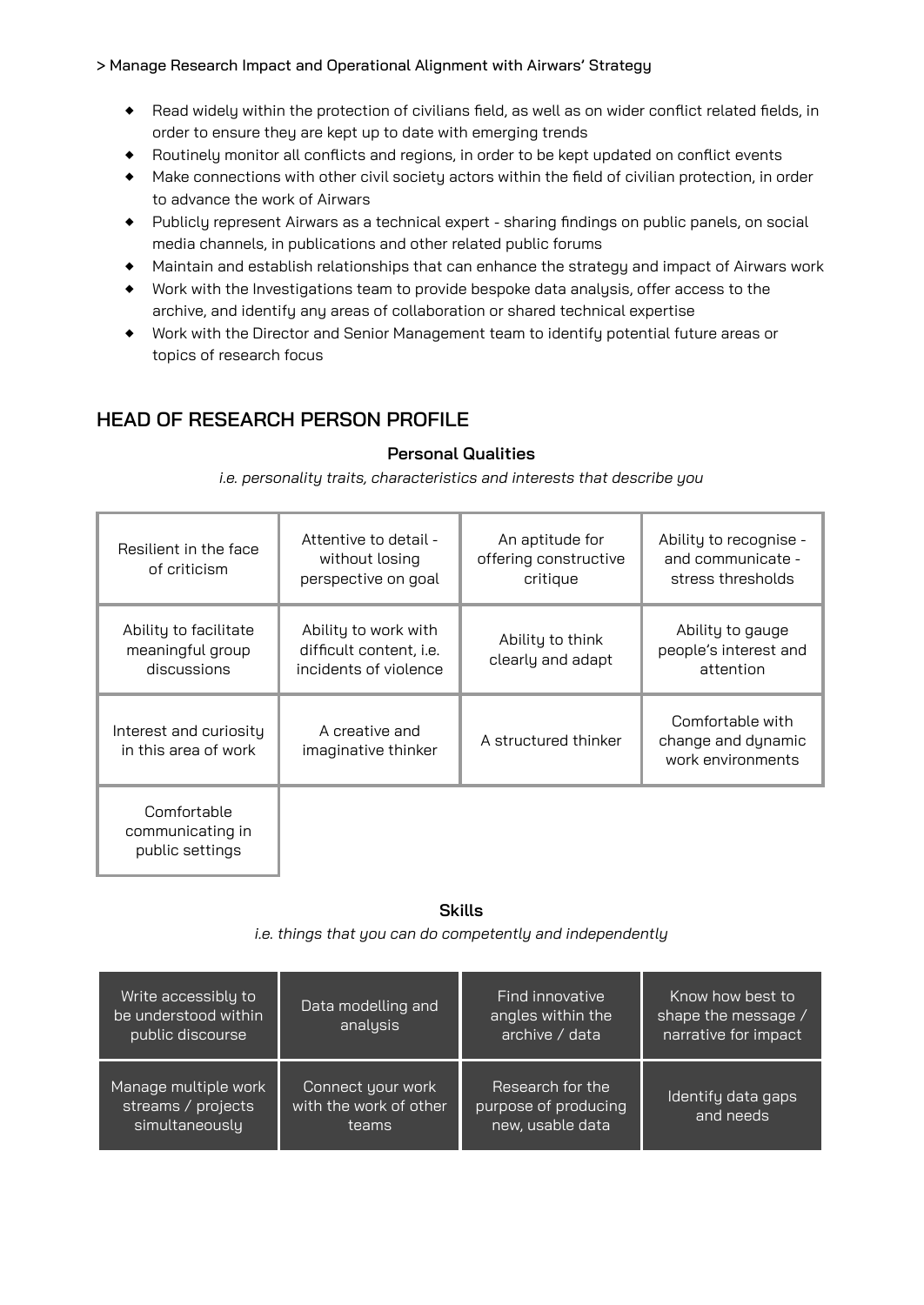| Maintain a duty of<br>care to staff                                 | Back-end data<br>management for an<br>archive                                   | Prioritise and manage<br>internal workflows of<br>team                              | Write reports                                                                           |
|---------------------------------------------------------------------|---------------------------------------------------------------------------------|-------------------------------------------------------------------------------------|-----------------------------------------------------------------------------------------|
| Communicate about<br>your role to external<br>partners and peers    | Public speaking                                                                 | Work with<br>multi-lingual teams<br>and in a multilingual<br>environment            | Build relationships of<br>trust and open<br>exchange with people<br>within institutions |
| (Critical) Analysis                                                 | Identify areas of<br>complementarity with<br>other stakeholders'<br>work        | Evaluate and take<br>decisions based on<br>their ethical impact<br>and risk of harm | Complex<br>problem-solving in<br>conflict-affected<br>environments                      |
| Media engagement<br>(responses to<br>queries)                       | Translate policy and<br>implications into<br>accessible formats<br>and messages | Lead and motivate<br>hybrid teams, working<br>remotely and<br>in-person             | Manage long-term<br>and short-term<br>planning/work cycles                              |
| Analyse the interests<br>shaping someone's<br>political positioning |                                                                                 |                                                                                     |                                                                                         |

### **Knowledges and Networks**

*i.e. specific expertise or connections you can bring to the role*

| Familiarity with OSINT<br>field in general                                                                                         | Familiarity with data<br>visualisation                                                | Expertise in research<br>methods                                                     | Applications of<br>research methods in<br>conflict environments                                                |
|------------------------------------------------------------------------------------------------------------------------------------|---------------------------------------------------------------------------------------|--------------------------------------------------------------------------------------|----------------------------------------------------------------------------------------------------------------|
| Understanding of<br>conflict dynamics in<br>contexts, such as,<br>Syria; Iraq; Somalia;<br>Yemen; Libya, Pakistan;<br>Gaza; Israel | Familiarity with<br>humanitarian systems<br>and networks                              | Familiarity with the<br>'protection of civilians'<br>history and<br>development      | Working knowledge of<br>English and other<br>languages, e.g. Arabic;<br>Somali; Ukrainian;<br>Russian - Useful |
| Experience with social<br>media engagement<br>strategies, e.g.<br>pros/cons, best<br>practices                                     | Familiarity with<br>tensions & limitations<br>of International<br>Humanitarian Law    | Knowledge of military<br>practice; laws of armed<br>conflict; rules of<br>engagement | Familiarity with<br>different digital media<br>tools and platforms                                             |
| Networks among<br>national or local<br>conflict specialists                                                                        | Networks that connect<br>you into critical,<br>intersectional<br>knowledge & practice |                                                                                      |                                                                                                                |